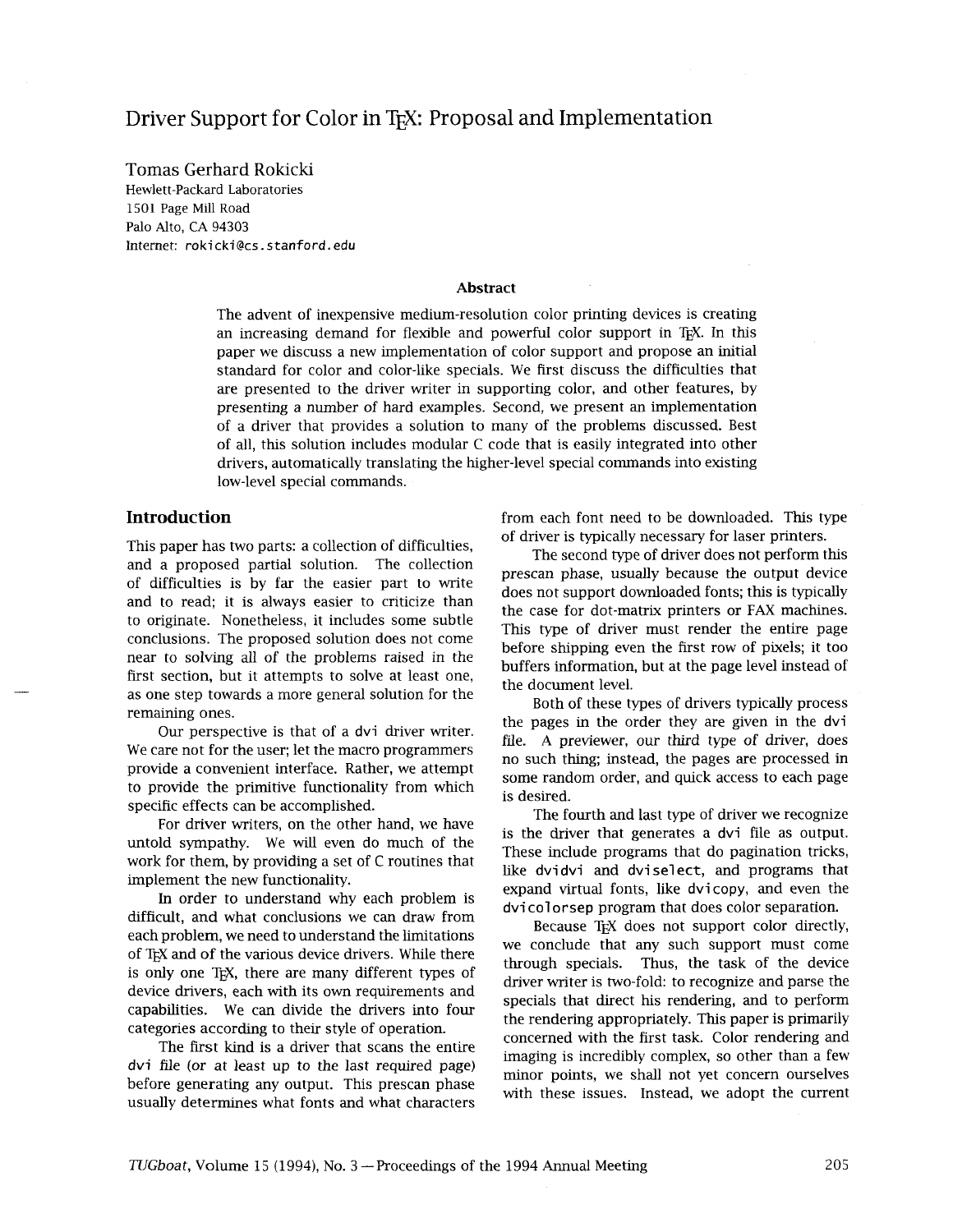solution, as described in Dr. Hafner's paper in these proceedings.

## **Part One: The Problems**

Now we are ready to present some sample difficulties and draw some conclusions from each.

Colored text and **rules.** Our first example is the most basic; we want to specify that some text or rules in our document be red. Because TFX does not allow us to attach color information directly to text or rules, this must be implemented as a change of state for our abstract rendering engine. Since we are using specials to implement colors, this change of state must occur at the point in the dvi file that the special is emitted. Therefore, *specials that indicate state changes must be used to implement colors.* 

Even at this early stage, problems arise. It is not always obvious to the user where a special will be emitted. In general, it occurs in the same place in the linear stream of text that the user types, but occasionally this is not the case. Consider, for but occasionally this is not the case. Consider, for example, LATEX 2.09's 1 ist environment. Placing a  $\frac{1}{2}$ <br>example,  $\frac{1}{2}$  Eq. (9)  $\frac{1}{3}$  is the example of the command causes<br>special immediately after an \item command causes the special to occur in the dvi file before the bullet, coloring the bullet; this is not the intuitive result. (Technically, this happens because the special does not cause a switch to horizontal mode and is thus simply attached to the current vertical list; the bullet is inserted at the head of each paragraph, which starts with the switch to horizontal mode.) On the other hand, this can be considered simply a side-effect of the way the list environment is implemented; adding a \l **eavevmode** command before the special command works around this difficulty. IATEX2 $_{\epsilon}$  solves this particular problem using color nesting, but similar problems can arise in other situations and with other macro packages.

If the state change occurs at the point at which the special occurs, then how shall we define the range of the color command? One alternative is to define the range to be that sequence of dvi commands enclosed between two specials. A second is to define it to be until the end of the enclosing TEX box. **A** third is to define it to be until the end of the enclosing TEX group. A fourth is to use some combination of these.

Unfortunately, the box solution fails in a number of ways. First, there is no real notion of boxes at the dvi level. Indeed, this can make it difficult to color a paragraph red-that paragraph might be split across several pages, and thus several boxes, with no overall enclosing box.

The first solution subsumes the third. Groups are not visible at the dvi level, but TEX's aftergroup command can be used to make specific groups visible. Therefore, *the range of color commands must be from special to special.* 

Nested colors. The next question is whether to nest colors. In other words, should we be able to color a word red, without having to figure out and restore the color of the enclosing paragraph? Somehow it seems more consistent with TEX to allow nesting of colors, and in many situations, nesting colors solves some important problems. For instance, nesting is used in the previous version of color support in dvips and in the current version of  $\mathbb{F} \times \mathbb{F}^2$  to allow headlines to work correctly. Certainly it is not hard to implement. Thus, *we should allow the nesting of colors.* 

Should the driver be responsible for maintaining the color stack, or should the T<sub>E</sub>X macros? Either is easily implemented, and since the color stack should never nest deeply, the resources consumed by either should be negligible. If we use TEX, we can always make the current color available to the user of the macro package, provided that we standardize on some representation. On the other hand, we might not want to require that the color stack be provided by the macro package-and implementing a color stack is easy enough that we might as well provide one at the dvi driver level. Providing one at the driver level does not require the TEX macros to use it. In any case, backwards compatibility with the current color implementation requires a color stack. *The driver should implement color stacking, and some macro packages might also maintain the color stack for their own purposes.* 

Should we also include a command to set the current color, independent of state changes? If we are using a set of simple macros that just set the color and ignore the stacking capability of the driver, this might cause the stack to get increasingly deep. And just issuing a pop stack command before each color command fails with the first color. Since it is a pretty easy feature to provide, we might as well. *The driver should implement non-stacked color changing.* 

Colored text split across pages. Now imagine the word "example," in red, split across two pages. At the dvi level, the "begin red" special will occur near the end of one page, and the "end red" special will occur near the beginning of the next. Thus, dvi *drivers must maintain the color stack information across pages.*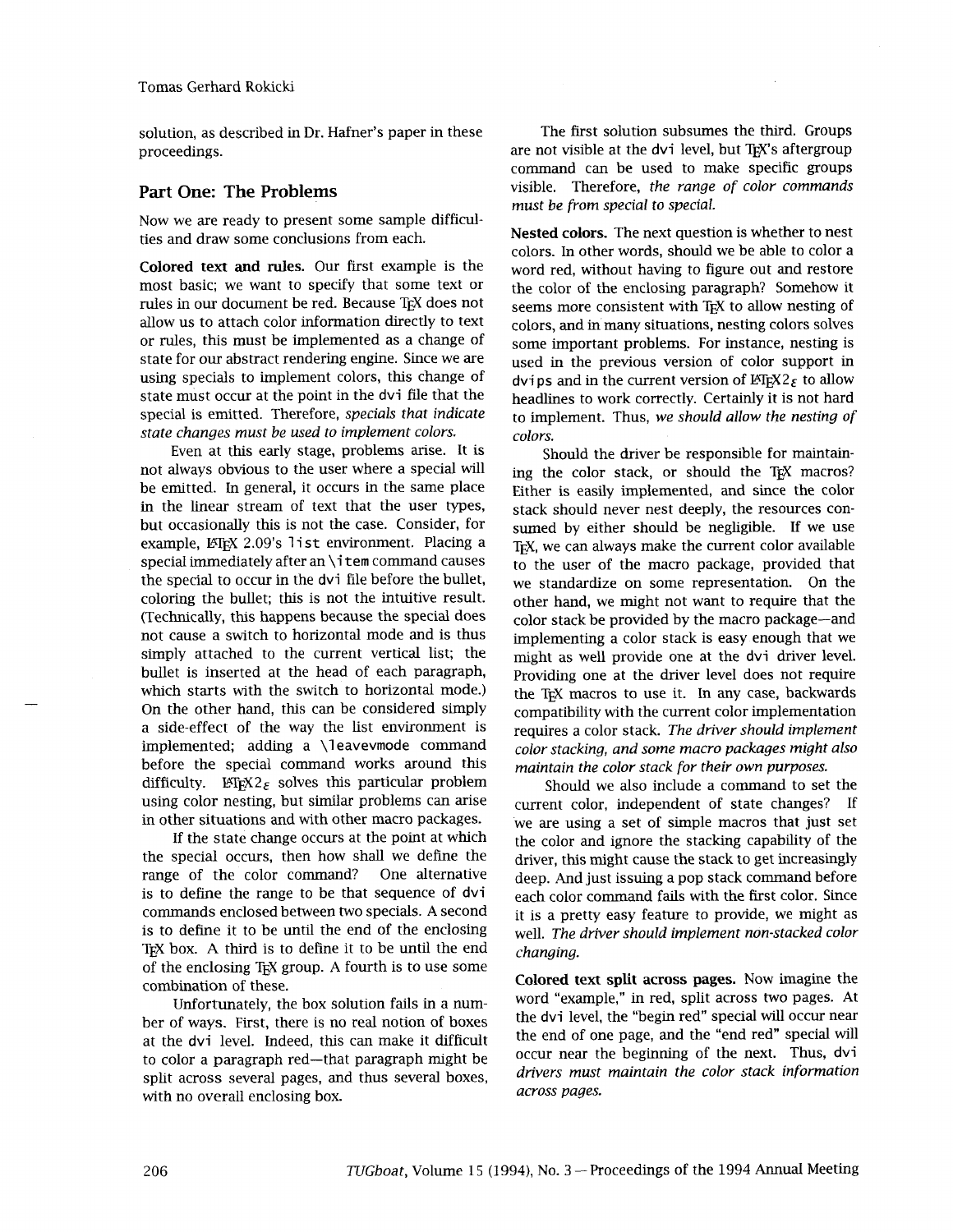and random page access, this requires that the dvintourality if it is desired, it is easy to provide a<br>driver store the contents of the color stack for eachythe albal context that is always used for attributes not driver store the contents of the color stack for each page it might need to revisit, and set up the output set in the current context. This global context will device state appropriately. This is not hard to provide functionality backwards compatible with implement once the requirement is understood. In the current Foil T<sub>E</sub>X color model, and it will allow implement once the requirement is understood.

Page break in colored region **with** black headline. There is a danger that a color region split across pages might also cause some headlines or footers to become contaminated with color. There is nothing in the dvi file indicating that some text is a headline or footline, so a straightforward nested color implementation will have this problem. The only real solution to ths is to have the output routine put that information in the dvi file. Similar problems arise with footnotes, figures, and marginal notes. The T<sub>F</sub>X output routine must indicate the *origin of text in order for the color to be maintained correctly.* 

Alternatively, the output routine can simply reset the color to black in regions such as headlines, footlines, marginal note, and floats; this is the solution currently adopted in  $\mathbb{F}T_{E}X2_{\varepsilon}$ .

Split footnote with colored regions. It might be desired to color headlines or marginal notes. Indeed, footnotes might have colored regions that are split across pages. A single page break might split both a pagebody colored region and a footnote colored region. Therefore, *the driver should actually maintain separate and independent color contexts, each with its own color stack, and the output routine should issue the necessary commands to switch among them.* 

In the case of marginal notes, it may not be clear what the enclosing color context is. **A** marginal note might occur inside of a float or inside of a normal pagebody paragraph. Therefore, *the driver should maintain a stack of color contexts.* 

Such contexts make it easy to do things like color all headers red; simply invoke the header context, push or set the color red, and then return to the previous context.

It is not clear how many different sources of text there might be, so the color stacks should be dynamically allocated by name inside the driver.

Footnotes **within** a colored region. Floats pose an interesting problem. If an entire section of a document is colored, should the included footnotes be colored as well? What happens if the floats move into the next section? As a logical consequence of the color context idea, they should (by default) not be colored, since they are from a different stream

In the context of page reversal, page selection, of text. On the other hand, to provide just this random page access, this requires that the dvi functionality if it is desired, it is easy to provide a setting the color of entire regions of a document. On the other hand, it will not allow floats or footnotes that have portions on pages after the end of the color region to have the appropriate color; the color contexts must be used to obtain that effect. *A special "global" color context should be used as a default for parameters not set in the current context.* 

> To summarize, all stack push and pop commands affect the context on the top of the context stack; this is the current context. Colors (and other items) are always searched for first in the current context and then, if not found, in the global context.

> An alternative, and perhaps preferable, implementation is to search in the current context, and then in the next context on the context stack, etc. This may be more natural, but it undoes the "defaulting" that we currently get if we set the pagebody to red and draw a marginal note. We believe this defaulting is more important, so we have implemented evaluation to only search the current and the global context, rather than all of the ones on the context stack.

> Everything we have described so far is easy to implement. At the beginning of each page, we have a particular stack of contexts, whlch we save away in case we ever need to render that page again. In order to generate that data structure for a particular page, we must scan the dvi file from the front to that page. In other words, in the presence of color, it is no longer possible to read the dvi postamble and skip backwards on the previous page pointers in order to quickly find a page. On the other hand, the processing required to skip pages is negligible. *In order to properly render any page, all previous pages must be scanned.*

> Because it is trivial to write out specials to set the stacks to any desired state, page reversal is also implementable. Indeed, it is easy to elinmate the stacks altogether using a dvi to dvi translator, thus allowing the use of simpler drivers, or translating the specials to a form recognized by a particular driver. The only trick is to use a syntax that allows the dvi to dvi program to easily distinguish those specials it must manipulate from those that it must leave alone.

> Changebars. The color mechanism we have described will also help with tasks other than color.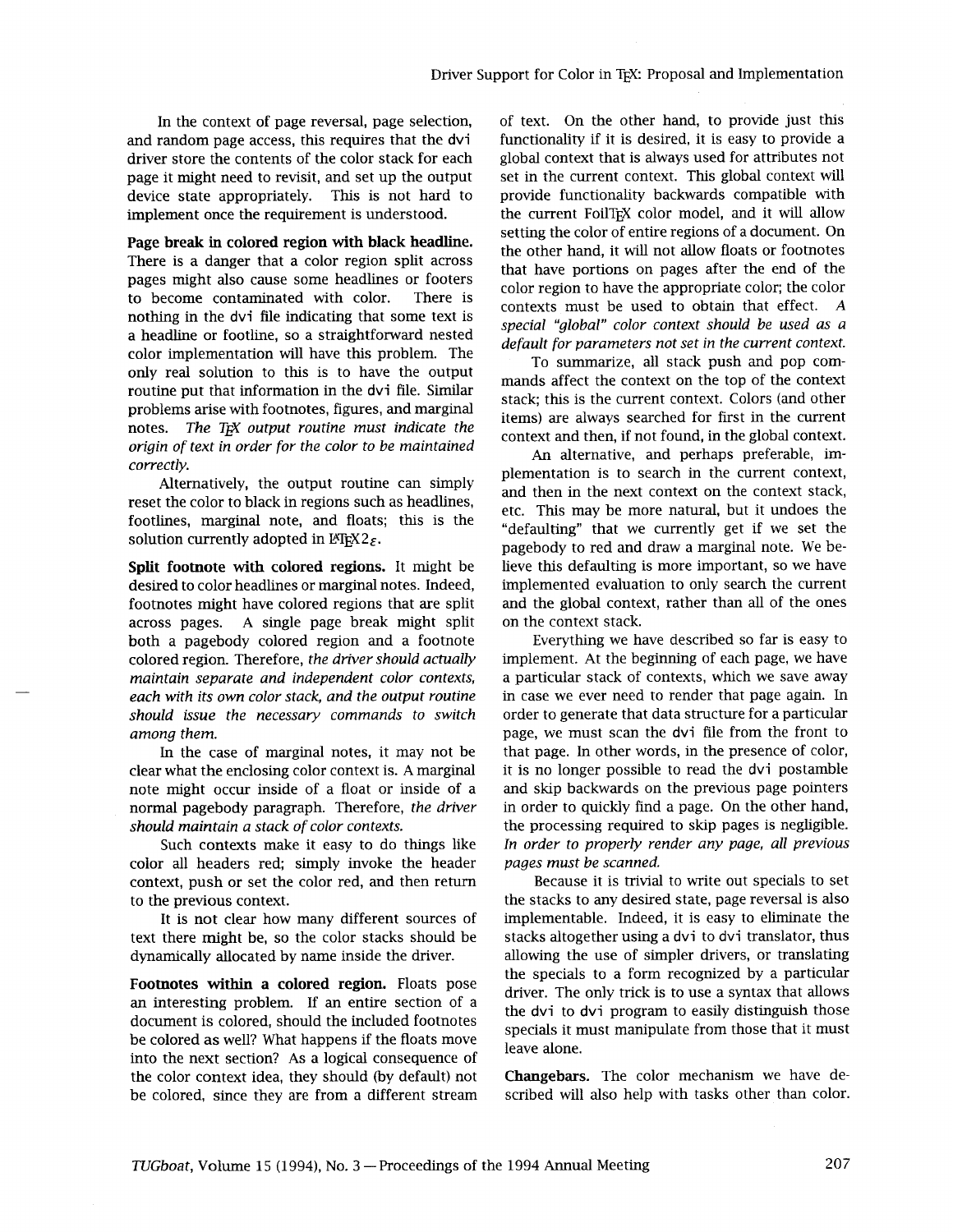For instance, changebars are also complicated by the asynchronous nature of T<sub>E</sub>X's output routine. Defimng changebar on and changebar off to be color-type commands gives us the full nesting and state saving capabilities we used for color. Indeed, we can use the context switching commands to give us a vertical reference position, and define some changebar parameter to give a horizontal offset from that position, allowing dual-column changebars. This solves the problem of having changebars span inappropriate figures and not span appropriate ones.

The current implementation does not yet support changebars, but the author feels that the changes should be straightforward. Indeed, as with color, it is possible for a dvi to dvi program to convert a dvi file that specifies changebars into one that uses explicit rules. *Color and color context specials are appropriate for tasks other than color.* 

**Colored backgrounds.** Another use of color, especially for slides, is in setting the current background color. Instead of modifying characters and rules between specials, this affects the entire page background before anything is drawn. There is no reason not to allow this to nest just like other color commands do, even though the primitives are at a different level. Thus, *we must be able to specify the background color.* 

**Colored background** with **headline on first page.**  Because of the way specials are sent out, headline text is emitted before any specials attached to the page contents. Thus, if the first page has a headline, that headline will occur in the dvi file before any page content such as specials. Therefore, the page global attribute values in effect at the beginning of a page, or before the first character or rule in the dvi file, might not be what is intended.

To solve this problem, we define that the page globals in effect at the *end* of the page are what define the values for the page background, orientation, or other page globals. This has two effects. The simple one is that page globals must be syntactically distinguishable from non-page-global color information. Indeed, this last requirement also allows us to distinguish a page-global rotation from a local rotation. *Page globals must be syntactically different from local attributes.* 

A more important effect is that either pages must be fully prescanned before rendering can begin, or the driver must be prepared to restart the rendering of a page if a page global is encountered with different values from those currently in effect. Currently, many drivers prescan anyway. For those

that do not, they cannot send out the first row of pixels until the entire page has been scanned anyway (a character at the top of the page might be the last character rendered in the dvi file), so rerendering when necessary is not terribly inconvenient. Thus, *to support page globals, pages must be prescanned or possibly rerendered.* 

**Paper size specification.** One important page global is the specification of the paper size. Indeed, the lack of a standard for this information makes the driver's job much more difficult; knowing the job is intended for A4 paper can allow the driver to either request the appropriate paper, or shift or scale the page to fit. Certainly paper size is a typesetting-level and not a print-level option. Paper size should be specified as a page global on the first page. *The desired paper size should be specified in the* dvi *file.* 

**Imposition of pages with colored backgrounds or varying paper sizes.** One function of dvi to dvi programs is page imposition-where pages are laid out in a specific order and orientation so that the folded signatures contain them in the proper order. When pages are imposed, the semantics of the page global options such as paper size and background color change slightly; this is simply a complexity that must be dealt with by the dvi to dvi program. It is possible to approximate some of these combinations using the appropriate dvi commands; for instance, page background commands can be converted into commands to draw a large background rule in the appropriate color.

**Envelope/media selection.** Page globals, such as paper size, might change in a particular job. For instance, many modern printers include an envelope tray; it would be convenient to have a mediaselection page global that would allow a standard letter style to properly print the envelope, or select a sheet of letterhead for the first page of a long letter. *Drivers should support different paper sizes within a single document.* 

**Coloring** the **backgrounds of boxes.** Occasionally a user might want to color the background of a particular TEX box. There are several problems with this. The first is that the box information simply is not available at the dvi level. The second is that the box dimensions tightly enclose the contents; does the user really intend to have the italic "f" protruding from the colored region? Finally, this is something that is easy to do at the TEX macro level by simply drawing a rule of the appropriate size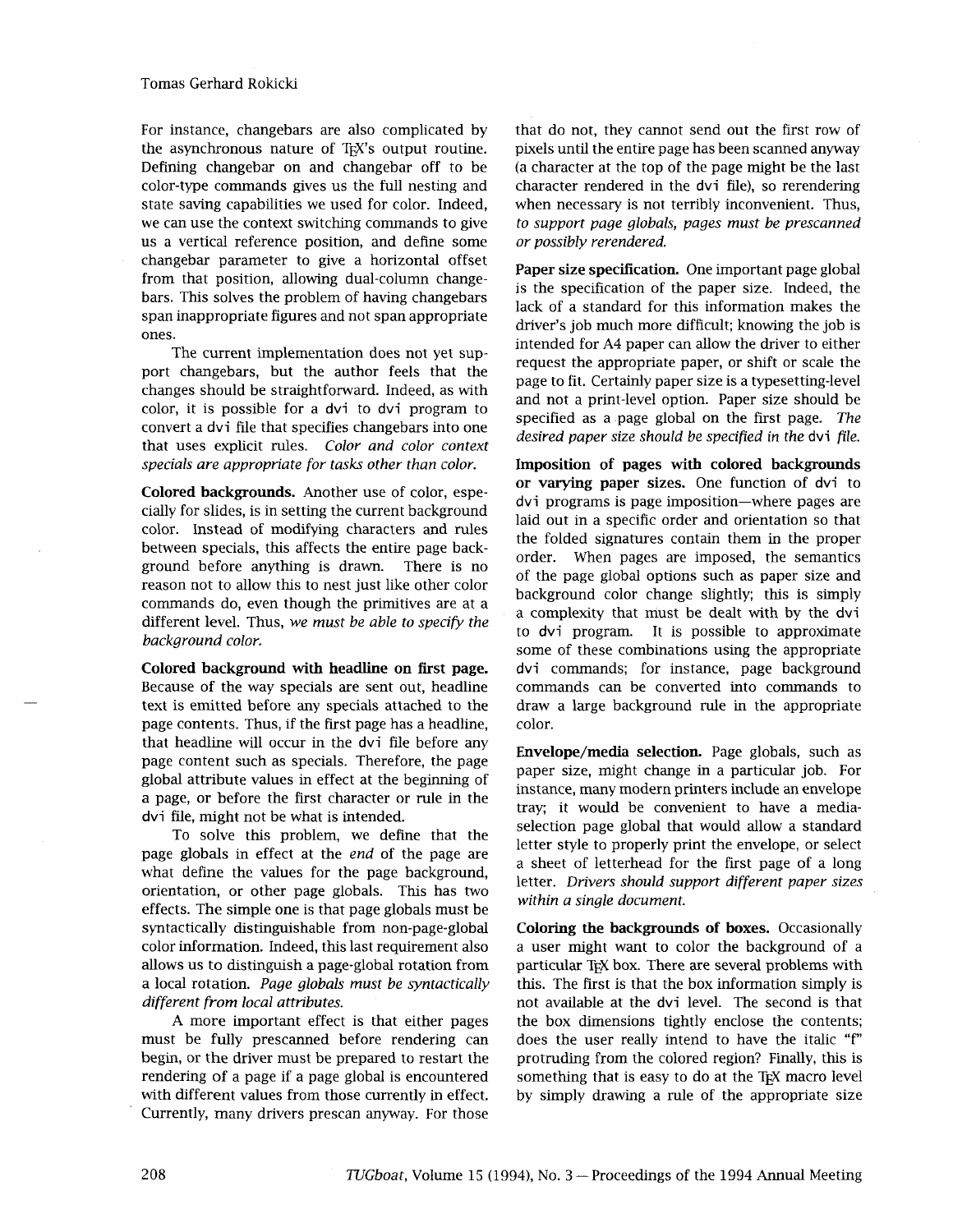*should be implemented at the T<sub>E</sub>X level.* **important to be able to specify what colors are** 

mon uses of color is to decorate the backgrounds<br>of tables—each column gets a distinct shade or<br>color. This is quite difficult to implement, although<br>Timothy Van Zandt has had success with his color<br>ortab.sty. The primary the column dimensions—height and width—before Fountains. Another comment request is fountains.<br>
Foundering the text of the columns. Many common These are smooth graduations of color over an rendering the text of the columns. *Many common* requirements still defy easy solution.

Included graphics and other objects. It should also be possible to include graphics and do other rendering with specials, in the way they were intended. The main requirement is that *these types of specials be syntactically different from the color specials, so that* dvi *to* dvi *programs know which specials to manipulate and which to leave alone.* 

As an aside, it is important that the mechanism for including graphics respect the dvi magnification and any rotation and scaling commands, so that imposition and scaling work correctly. In addition, it would be convenient to be able to easily calculate the size of the enclosing rectangle from just the special arguments so that, if nothing else, an outline can be drawn. *The* dvi *magnification should be respected in scaling graphics, and some standard for sizing/scaling included objects should be defined.* 

And while we are off the topic, there is no excuse for not rendering PostScript graphics and fonts with previewers and non-PostScript drivers. The fine freely-available programs GhostScript and ps2pk do all the hard work of rendering for virtually any platform; a few dozen or hundred lines of interface code is usually all that is necessary for a fail-safe interface. *If you can't fully use PostScript in your T<sub>F</sub>X* environment, it is time to complain.

White on **black**. It is not necessary to wait for a color device to support color. Even black and whlte printers should support the two colors black and white, including being able to render white text on a black background. This is useful in itself and for color separations. *Even black and white devices need "color" support.* 

Dithered text. When approximating gray text on the screen or to a low-resolution printer using dither patterns, the resulting image is often impossible to read. This is because the dither pattern sacrifices the high resolution needed to render characters for the ability to approximate gray levels.

In professional printing, spot colors, rather than four-color separations, are used to render

and color before setting the box. *Many things still* small text and other single-color highlights. It is **Colored table backgrounds.** One of the more com-<br>
mon uses of color is to decorate the backgrounds<br> **Colored table backgrounds**<br> **Colored table backgrounds**<br> **Colored table backgrounds** 

area. For instance, many slides are rendered with a background that is deep blue at the bottom and lighter blue at the top. A rainbow can also be considered a fountain. Fountains are normally approximated by drawing hundreds or thousands of narrow rules, each of a color midway between its neighbors. Whatever color model is chosen for TEX, it would be extremely nice to be able to render fountains.

There are many more examples, including clipping paths, character fountains, chokes, spreads, and the complexities of color vision, color rendering, and color models, that we will not address here.

### **Part Two: Some Solutions**

This second part proposes a solution and implementation for some of the problems listed above. This implementation is used in both dvips and dvi dvi, and the code is freely available to be used in any manner whatsoever.

First we will discuss a categorization of specials. Next, we will define a syntax, and finally, we will describe some keywords and what they mean.

Before we delve into the technical details, let us dispose of one objection: why not just introduce a little language for specials? In essence, that is essentially what we are doing; some might ask why not give it variables, types, and control flow as well. Of course, TEX is already a language; any processing that can be done at the special level is probably better and more portably done using TEX. Also, we would rather people spend their time learning a more practical language, such as PostScript. Indeed, some may consider what we are proposing as already unnecessarily complex-and they may be right.

With even a very simple language, implementing things such as change bars, colored table backgrounds, and much more would be straightforward.

We are not ready yet to define such a language, but we see it as an extension of what we propose here.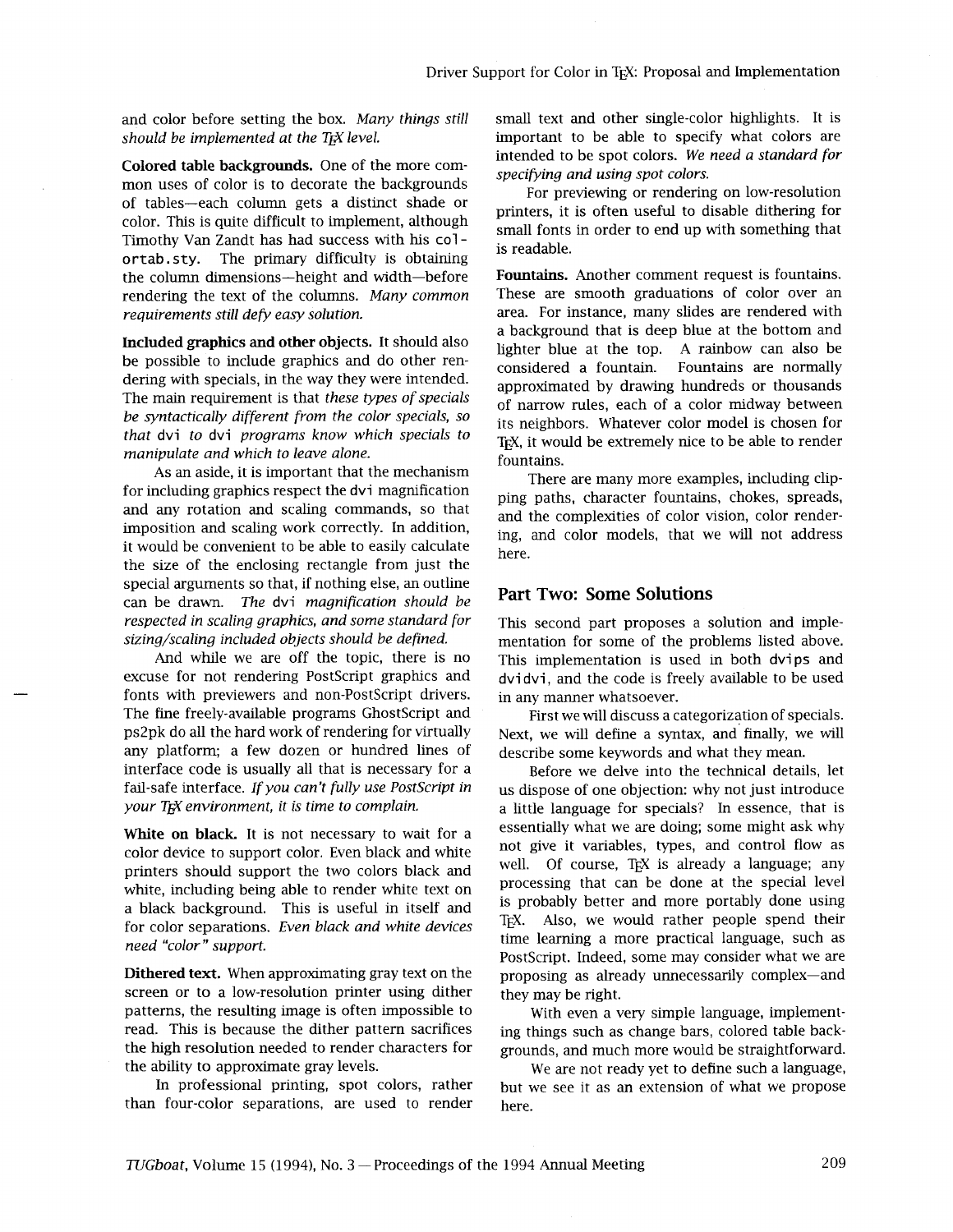Tomas Gerhard Rokicki

Syntax **and** parsing. Specials are case-sensitive. Words are defined as sequences of characters delimited by any of tabs, spaces, commas, equal signs, or open or close parentheses. If one of the delimiting characters is an equals sign, then the word on the left of the equals sign is associated with the word on the right.

The first word of the special is the keyword. The remainder of the special are its optional arguments.

If a double quote occurs, everythmg up until the next double quote is considered a single argument.

If a left quote occurs, the following argument is treated as a string without the left quote. If such an argument is opened as a file name, the argument is treated as a command to be executed, and the output from that command is read as the input from the file.

The types of words are string, number, and dimension. Strings or keywords are sequences of numbers, digits, or any character other than delimiters. Numbers consist of an optional negative sign followed by a sequence of digits, optional decimal point and additional sequence of digits. Dimensions are numbers, followed by an optional true, followed by one of in, pt, bp, dd, cm, or mm. They are interpreted exactly as in TEX.

Categories **of** specials. We divide specials into five categories: context switches, foreground state changes, background state changes, document globals, and objects.

1. Context switches push and pop contexts onto the context stack by name. If the context named does not exist, it is created. The default context at startup is global .

context <push/pop> <name>

2. Foreground state changes set, push, or pop a foreground state item, such as a color.

> attribute <push/pop/set> <name> [<val ue>] \*

**3.** Background state changes set, push, or pop a background state item, such as a background color or paper type.

> attribute <push/pop/set> page  $\langle$ name>  $\langle \langle \rangle$  <value>]\*

4. Document globals set some resource requirement or provide some other information. These specials must always occur somewhere on the first page.

<name> [<value>] \*

5. Objects are everything else, including snippets of PostScript code and included graphics.

psfi 1 e-foo . ps 11 x=72 11 y=72 urx-452 ury=930 rwi=500

With the above syntax, it is easy to syntactically identify the type of a special without needing to understand the specific instances.

Interpretation. We have introduced the idea of a dvi color context that can be saved and restored in a non-nested fashion. We allocate contexts dynamically as they are encountered; a macro package might define one for each of footnotes, pagebody, figures, headers, marginal notes, and global. The output routine will then issue the appropriate 'switch context' commands at each point.

context push header <header stuff> context pop context push pagebody <pagebody> context push figure <figure> context pop <more pagebody> context push margin-note <margin note> context pop <more pagebody> context pop

Default values for attributes are more troublesome. Consider a document that, on page ten, sets a specific special attribute woomp to the value there-it-is, and this value remains set for the rest of the document. If this document is reversed, the set would then occur at the beginning of the new document-but something must be done to undo the special at the place where page ten now occurs.

The solution is straightforward. If a context stack does not have an entry for a particular attribute when a set occurs, the set is interpreted as a push; otherwise, the set is interpreted as a pop followed by a push. Thus, for a flat sequence of sets, the first will allocate an entry on the context stack for the attribute, and **all** others **wdl** modify that attribute. If it becomes necessary to reset an attribute to its default value, a pop will suffice.

The following implementation effectively flattens all contexts into a simple sequence of set attribute <push/pop/set> document attributes and pops. Pops are only issued to reset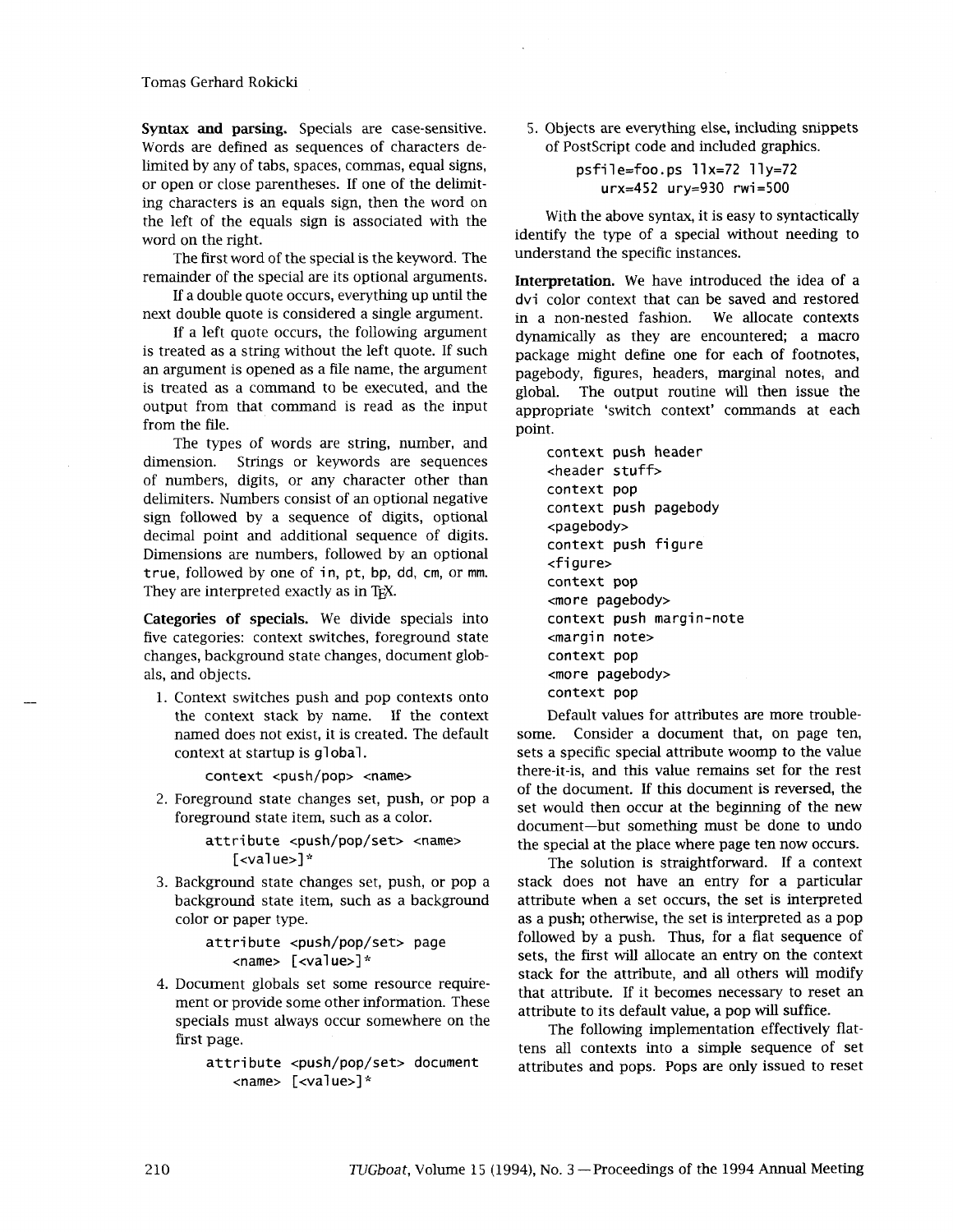ing pushes except the implicit ones introduced by the sets. If the driver has not yet rendered any characters

integrate color contexts into an existing driver. rendering, this return code can be ignored.

**Implementation.** Implementing these specials is straightforward. The key idea is that we need to maintain the stack states for each page and restore them appropriately. In addition, an implementation can choose between always prescanning the first time a page is encountered, either on a page or document basis, or possibly re-rendering the page if it should turn out to be necessary. Our implementation supports both possibilities.

Essentially, the code provided flattens all context specials and attribute settings to a simple sequence of attribute sets and pops. All page specials are moved to the very beginning of a page, and all document specials are moved to the very beginning of a document. The dvi dvi program provided does this from the provided dvi file; for all other drivers, this special translation and movement happens dynamically.

When a new dvi file is started, the driver is responsible for calling initcontexts() to initialize the various data structures. At the beginning and end of each page, the driver should call bopcontexts () and eopcontexts (). These need not come in matched pairs; if page rendering is interrupted for any reason (such as the user selecting the next page before rendering is completed) the driver must not call eopcontexts() but should instead simply call bopcontexts() for the next page.

The exception to this, of course, is that each page must be fully scanned at least once, and eopcontexts () called, before any subsequent page can be rendered.

The driver must provide the subroutine dospeci a1 () that is responsible for parsing and understanding specials in the normal manner. Typically this already exists in almost all drivers. But rather than calling this subroutine every time a special is encountered, the driver should instead call the supplied routine contextspecial(). This subroutine will check if the special is one of the context specials described here, and if so, translate it to the appropriate flat specials, calling dospeci a1 () for each one. If the special is not a context special, then the driver's dospeci a1 () routine is invoked.

If the special was a page special or a document special, and this is the first time this page has been encountered, contextspecial() will return the special value RERENDER indicating that the driver

attributes to their defaults; there are no correspond-<br>ing pushes except the implicit ones introduced by beginning after performing (finishing) a prescan. Thus, with the provided C code, it is trivial to or rules, or if the driver is scanning rather than

> To identify pages, the driver should also provide a routine called  $diviloc()$  that returns a long value indicating the byte position in the dvi file.

> The call to bopcontexts() at the beginning of a page may cause the driver's dospecial  $()$ routine to be invoked many times, once for every outstanding page attribute and local attribute.

> To handle document global specials, the entire first page must always be fully prescanned.

The way the code works is as follows. At the beginning of each page that has not been previously encountered, the full stack contents of each context are saved and associated with the dvi file location for that page. If the page has been encountered, then the stack contents are restored, issuing any necessary set attribute specials for current attributes in the global context. In addition, any page attribute values are set. The context stack is set to hold just the global context.

When a push context special is encountered, the context associated with that name is found. If none exists, one is allocated. If the context stack has more than just the global context, then the attribute values from the context on top of the context stack are hidden. In any case, the attribute values for the context being pushed are made visible.

Attribute values are hidden by searching for the same attribute in the global context. If one exists, then its value is emitted with a flat set attribute special. Otherwise, the value is reset with a pop attribute special.

Attribute values are made visible by simply executing a flat set attribute special for each value.

When a pop context special is encountered, the context stack is checked to make sure it has at least two entries. If not, an error routine is called. Otherwise, the top context is popped, and all attribute values in that context are hidden. If the resulting context stack has more than just one context, then the attributes in that context are made visible.

When an attribute push special is encountered, then the attribute name and value pair are added to the current context, and the new value is made visible.

When an attribute set special is encountered, if the context on top of the context stack has such an attribute, than that attribute is changed and the new value made visible. Otherwise, the set attribute